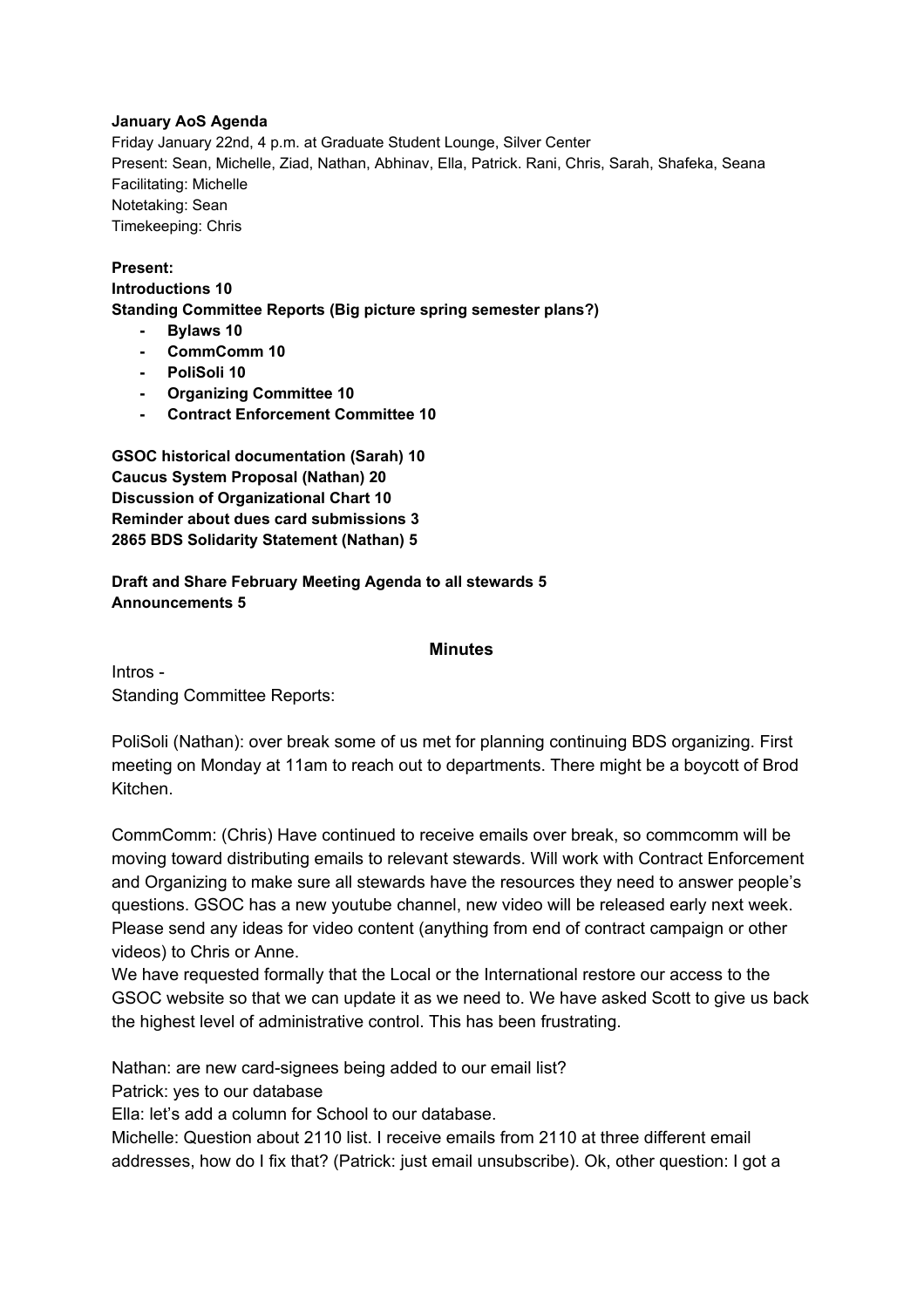poll from 2110 about presidential preferences, but many people did not get that email. Is there a way to make sure that all our card-signers get those emails? Patrick: will see about that.

Organizing (Nathan): We're now at about 1070 card signers, and this should go up a lot more now that Patrick has emailed all the departments. We need to cook up a plan to fill in all the gaps that NYU will inevitably miss. We don't really have many informal volunteers or a system of leaders across departments, which is necessary to learn about the problems that are occurring and mobilize to events or meetings. That's what Organizing wants to do. So we're going to have a meeting this week with the core organizing people but everyone should come, and we are going to publicize that. We are also going to have an organizing training for new people, we have a new person involved, Colette, who has a lot of experience.

Patrick: we need to be more diligent about contacting departments when cards are ready to pick up instead of waiting for them to contact us, because often they are not Michelle: would be good to get a breakdown of where cards are coming from, just to help funnel organizers into channels where they would be excited about it (calling departments, door-knocking, BDS petition)

Patrick: maybe this could be done through the squad chart so we know who is doing what, where.

Ella: another idea for the organizing committee was to do a film screening.

Nathan: no that's AWDU screening "Finally Got the News"

Contract Enforcement/Grievance Committee (Patrick): big news: when you have a grievance that doesn't get resolved in step 3, we can go to arbitration. So that's what we've been doing, we have 5 arbitrations scheduled. Last week we had one arbitration hearing on the lateness of and failure to pay bonuses. We sent them our list of people we believe are still owed money. NYU will get back to us on that by Feb. 15th, then we will have a conference call with NYU and Marty Scheinman. Hopefully this will be resolved in our favor and hopefully we will get interest on the late bonuses. Looking at the lists, it seems underpayment was a bigger issue than non-payment. Stay tuned on that. On Mar. 9th, we'll have our first meeting on cancelled classes w/ Rory in MCC

April 12th: on one-credit course fee from Steinhart

May 4th: the other cancelled classes from the French dept.

May 17th: 2.5% raise

July 11th: employee meal plan

Our sister union Local 7902 had ten arbitrations in their first year, so that's basically what we should expect.

Patrick: I made a mistake earlier - the presidential poll was sent to dues-paying card-signers.

GSOC Historical Documentation (Sarah): Nathan, Anne, and Sarah have been in discussion with Tamiment to store GSOC documents and make them publicly available. This would be useful for organizers and workers, and help us with institutional memory. Tamiment holds the records from GSOC campaigns from the 1990s and 2000s, and other UAW locals.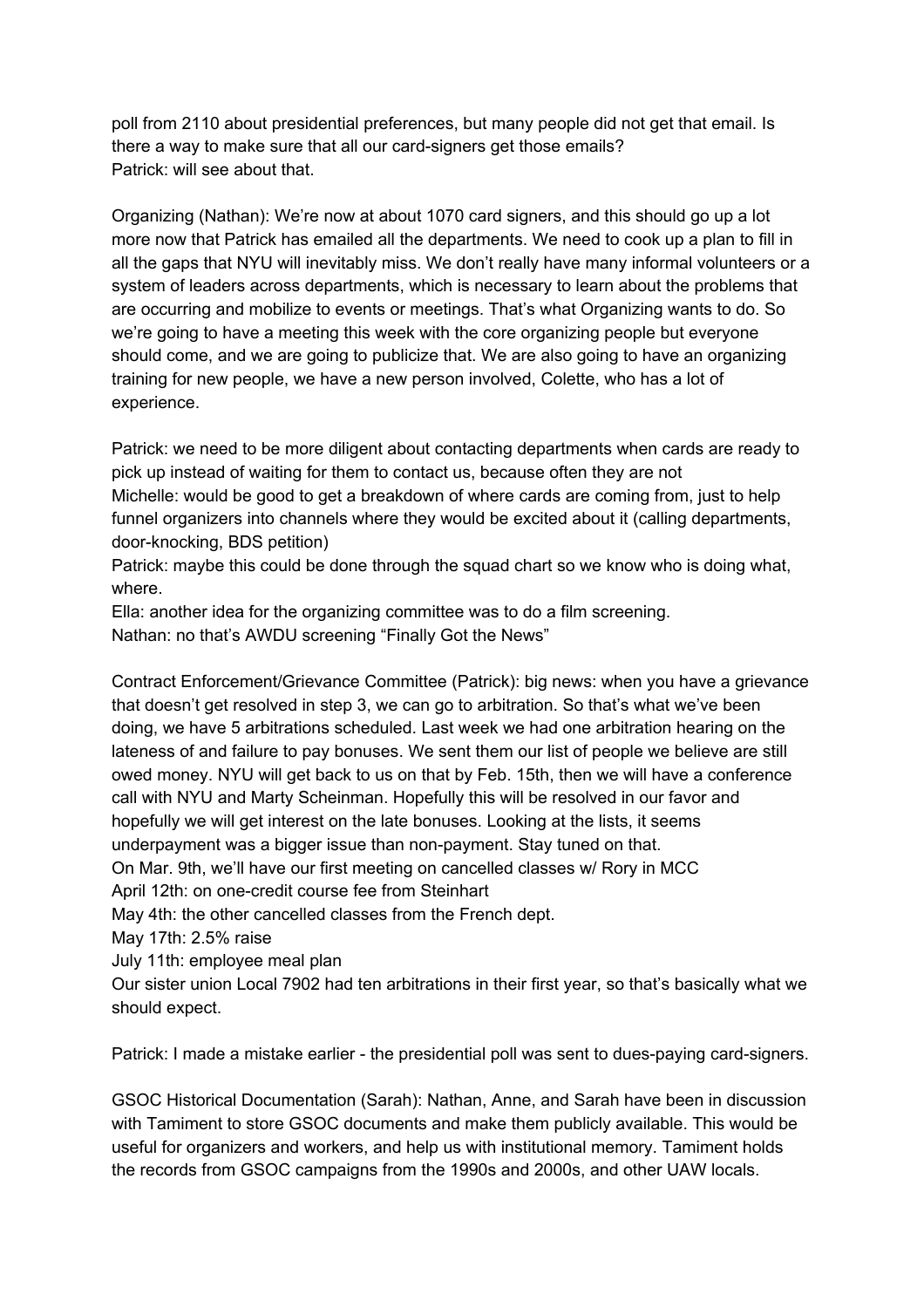Tamiment would be willing to do this in a way that does not jeopardize GSOC's bargaining position they could put an embargo on some of it. Once we reach an agreement, we would hand over documents.

Three types: publicly available, internal docs (may contain strategy etc.), and internal communications.

- 1) we'd start by handing over all publicly available docs, website, social media, pamphlets, updates sent from GSOC to membership.
- 2) Sensitive things: meeting minutes with organizing info we don't want NYU to see. What are some other things people would want in there? We can put an embargo on what we need to.
- 3) Internal communication: whatever we put in here would be embargoed for probably 510 years after the participants have left NYU. This is more of an open question right now.

Patrick: yeah on public documents there isn't really a problem with that. For the rest it would be good if we had a committee, with representatives from the Local too, and it would also be nice to build on what they already have from the UAW

Michelle: looking back: materials on caucuses and stuff - i.e. not GSOC material - should be included in there too. I wouldn't totally count on employees of Tamiment being able to block access to NYU, who are their employers (?). Maybe we should develop a special form of embargo with a third party for a while. Also the obvious duration for an embargo would be until after the next bargaining cycle - so we know how long the contract is, then add two years to that, and then the embargo is released.

Ella: What about list-serv discussions? There is a GSOC members list, an AWDU list, and a GSOC stewards list serve, those would all seem relevant.

Nathan: I think categories where there is personally identifying information for members needs to be subject to further debate.

Michelle: for AWDU, the two AWDU reports, the campaign material, etc. but email list would need to be looked at further.

Nathan: yes and anything relevant by members, like Jacob's blog would be important to have in there, and we could ask any members who write articles or other things to submit to it.

Michelle: there seems to be consensus on public documents. [no objections] \*Sarah will continue talking to Tamiment.\*

Caucus System Proposal (Nathan): So our bylaws already say that anyone can create a caucus. But there is this question of lists, access to membership lists. This proposal is for anyone running for office or any elected official to have access to the lists, which are lists of names with no contact information, but if you have an NYU email you can find that out with some work. It would be made available to caucuses for the purpose of debates on union policy.

The UAW constitution says lists can only be used for "official union business", so the question is how that's interpreted. We want some system where people who aren't in official positions have access to that information.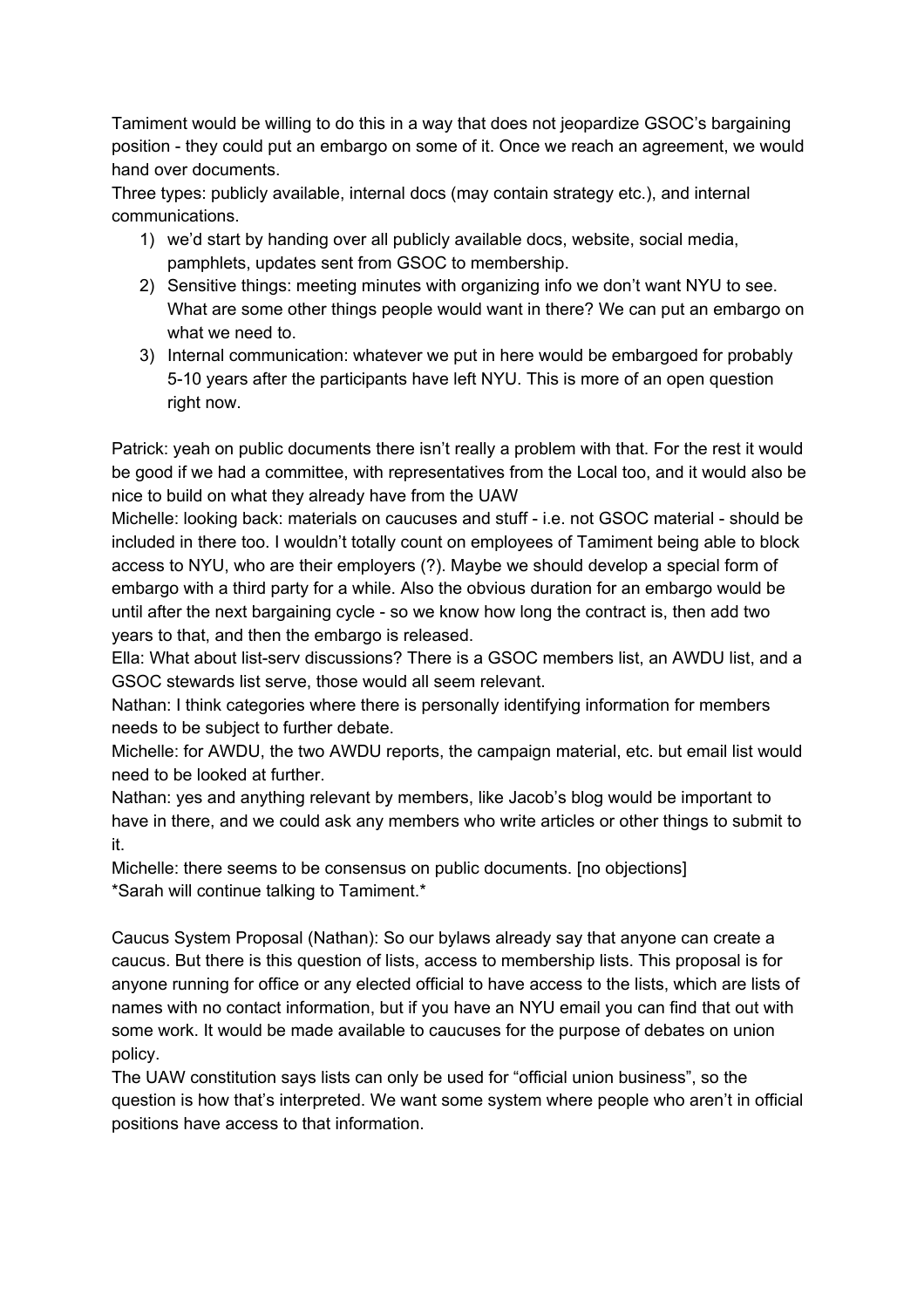Patrick: we need to have further discussion about this, because we have already received some angry feedback from people after they had received BDS emails. We told them we didn't think this had resulted from a GSOC list being used improperly, that there was no evidence to support that. But to put people in a situation where they are going to get politically motivated emails without having given their names for that purpose is probably a violation of that clause of the constitution, and will generate complaints. Most people don't like getting emails unless they know how they got on the list. During the bargaining committee election, most of the campaigning took place by people gathering names and emails and phone numbers themselves, and that's kind of how it's expected to run. If you want to be a caucus, you have to put some work into it. We give that information out now to stewards, who have an official, responsible position in the union. So I think it's problematic to say that people would get access to that information for the sole reason that they want to establish a caucus.

Nathan: this wouldn't really help for spamming, as access to the list only tells you which of the people at NYU are in GSOC (whereas you can look up all graduate students anyway). I for example am at an advantage in caucus activity simply by nature of my general GSOC organizing work, I know where the members are.

Michelle: yes but staff have also volunteered their time to campaign for caucuses in contested elections.

Nathan: the list in particular under discussion here is the list of people who have signed cards, a list which doesn't have contact info, just names

Michelle: we should have some kind of ethical guidelines for use of the list, with a clear option for people to opt out. I think people trying to get elected or people trying to get resolutions passed is official union business. People should receive emails that say "You are receiving this email because this is a caucus of GSOC, and if you no longer want to receive emails from this caucus you can opt out here."

Ella: yes I would like there to be an easy way for people to unsubscribe from caucus lists. What about having an official spot on mass communication emails for caucuses? Sarah, Nathan, Michelle: that sounds like a good system.

Patrick: I stand by the opinion that the internal political or competitive communication is *not* official union business. The complaints will go to the union. I have several concerns: one, people might not sign cards if the union develops the reputation for giving out emails for people to spam you. I don't think the different sides in whatever conflict are going to cancel each other out, and instead people will be concerned about how all these people got their email addresses. The Local would be for continuing to have the opportunity for people to come in to the office and look at the list, because then it would be clear who did it - that's the current situation.

Sarah: what about the mass communications emails?

Patrick: technically you are not supposed to use any neutral union channels to promote any one internal side over another. So I'm not sure there is a way to do that without making it appear that you favor one side over another.

Chris: patrick please include that response about the caucuses and elections in the official response to our bylaws, because the bylaws clearly provide for people to be identified by caucus during elections.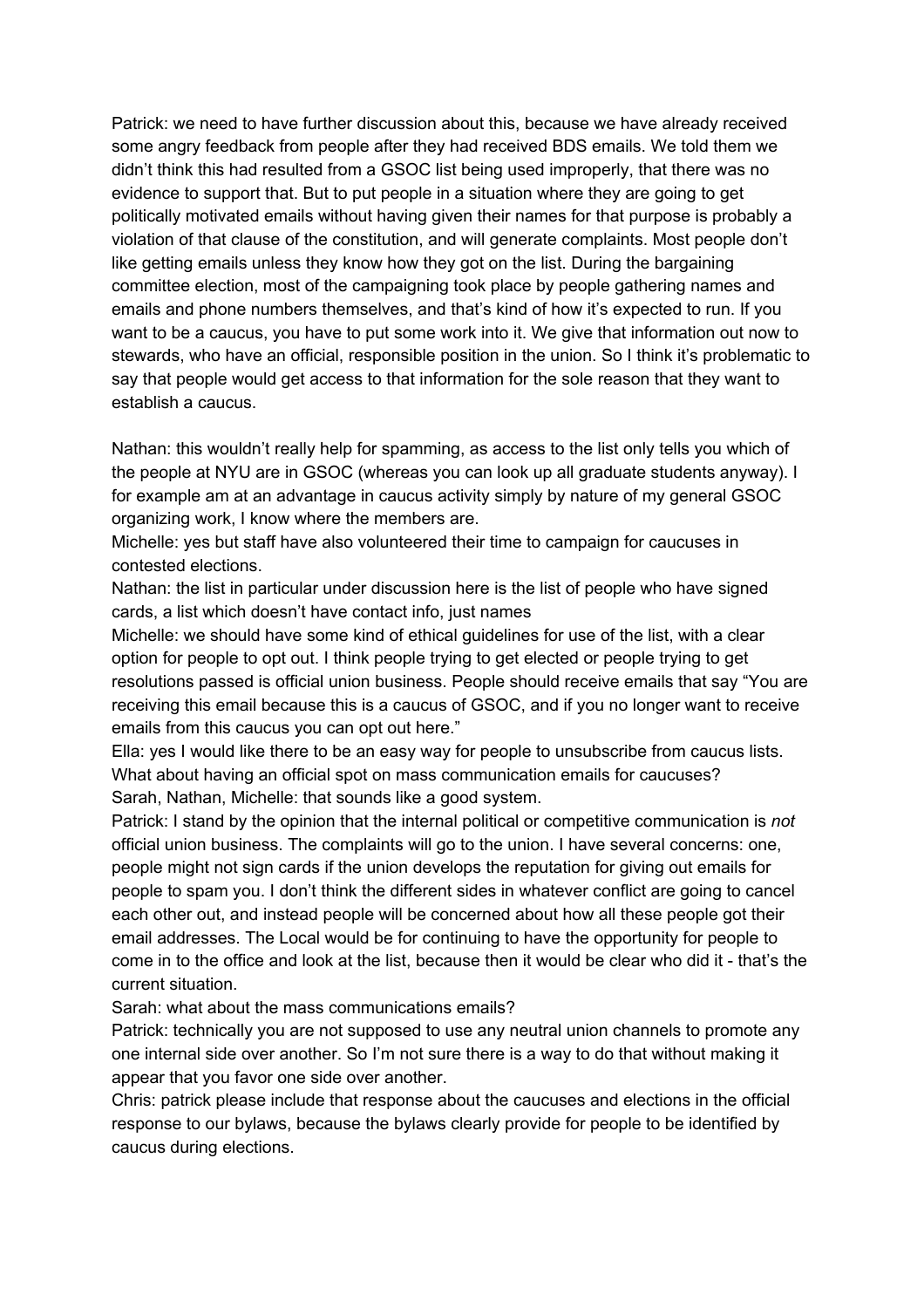\*Patrick leaves\*

Michelle: the proposal is that Nathan leads a revisiting of the proposal and we discuss it again later.

Shafeka: I'm kind of uncomfortable with their anti-political stance that it will alienate people. Because the union makes a goddamn presidential endorsement. So I don't really buy that argument.

Seana: general reminder, please turn over your cards in a timely manner.

## 2865 BDS Solidarity Statement:

Nathan: basically the UAW overturned the democratic decision of our fellow local 2865 in California, which had passed a resolution in favor of BDS. Nantina has written a solidarity statement, not centered around BDS itself, but a condemnation of the International's decision to overturn a democratic decision of a Local on very shaky constitutional grounds. Sean: sounds awesome, let's do it.

Chris: was at a American Studies conference in Beirut w/ transit workers and other industries also represented by UAW and the 2865 resolution was front and center. This is making a lot of waves.

\*Vote to have AoS endorse this statement: Unanimous\*

# Organizational Chart:

Chris: we really need to discuss this document. Put it on the next month's AoS with 2030 minutes. Our current committee structure is not working, we have lopsided responsibilities and we need to fix that so we can run smoothly. Please everyone look over that before next AoS.

Michelle: I think the organizational chart is overly bureaucratic. We should have a discussion based upon the problems posed by our current structure for our organizing, and how the chart can be used to fix them, rather than focusing entirely on the chart and the problems in the chart.

Chris: Good suggestion, we have sort of shackled ourselves to the chart, but if people have suggestions about how to innovate with this they would be welcome. I'll write an email. Seana: some problems: organizing is understaffed (Nathan: it's basically just me); carrying a grievance out only requires two ppl max and that committee is too big, but we do need more organizers in the field to collect grievances

Ella: I think it makes a lot of sense to have stewards constantly up-to-date on the current grievances going on instead of having CommComm going on

Claudia: for new people coming in it is useful to have a document that covers all the Committee activities

Sean: I feel like the bylaws define what the committees are generally, and then updates from each committee at our general meetings gives an up-to-date picture, so new people would be caught up when they come to meetings

Sarah: Bylaws don't actually cover all the things going on.

Ideas for February:

Joint Council representation seats